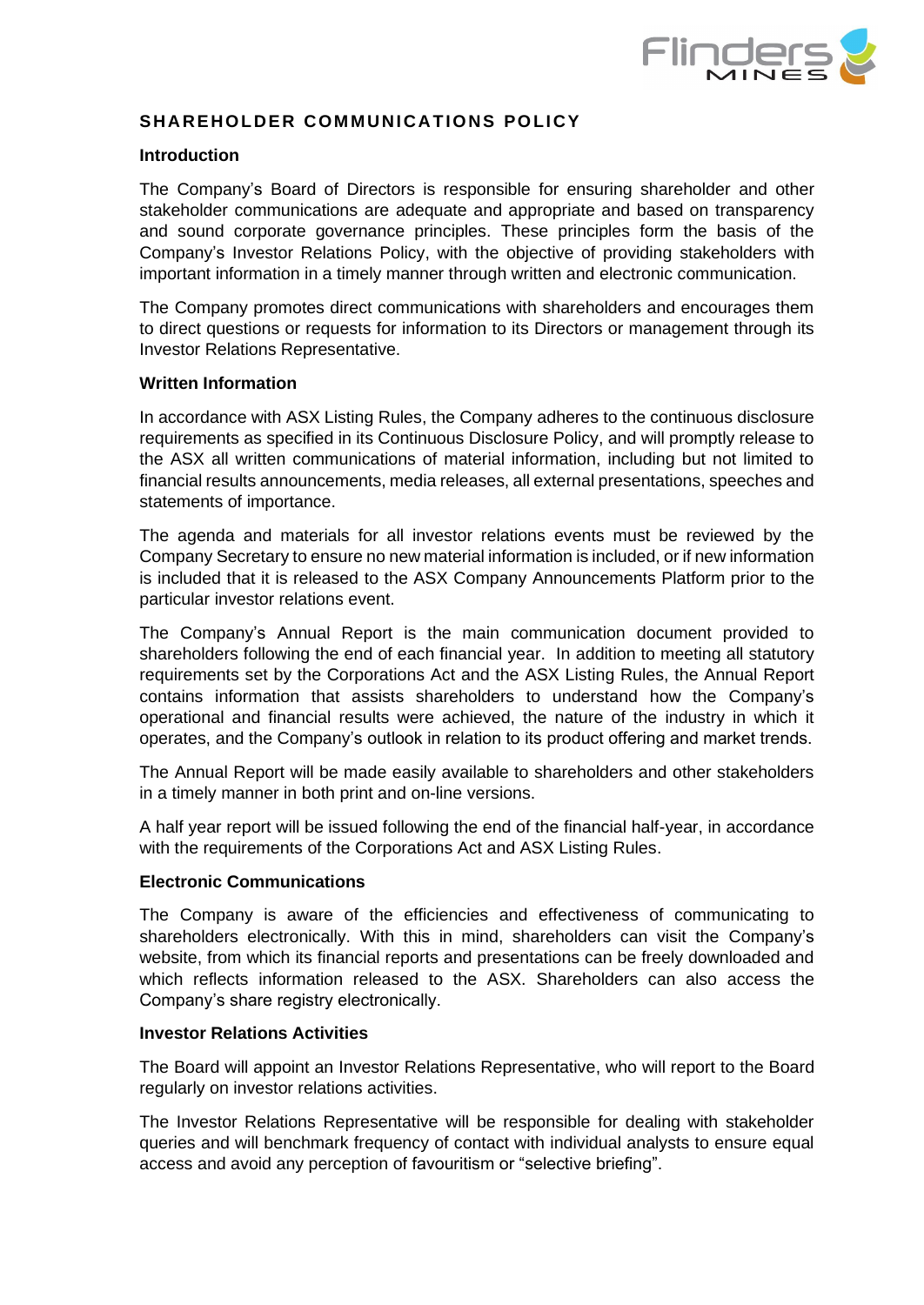The Investor Relations Representative will maintain a register of contact with analysts, including the purpose and substance of discussions held.

The Managing Director (or equivalent) and at least one of the Investor Relations Representative and CFO must be present at all investor relations events, including analyst meetings and investor briefings.

The Company will, where practicable, at significant investor relations events, webcast or record proceedings so that analysts and Shareholders who cannot attend in person, can access the information discussed. Where practicable to do so, the Company will also simultaneously release a link to a recording of such webcasts to the ASX Company Announcements Platform or include in an announcement where it can be found on the website.

In the event the Company forms the view that an analyst has failed to appreciate the significance of previously released material information, the Investor Relations Representative must seek to clarify the position with the analyst. The Investor Relations Representative and at least one of the Managing Director (or equivalent) and CFO must be present at any clarifying meeting. In such circumstances, the Company should seek to ensure that there can be no perception of "selective investor relations briefings".

In the event market consensus moves materially out of line with the Company's assessment of significant real-time metrics, the Company will pro-actively use the ASX Company Announcements Platform to correct the misconception in favour of the investor relations function.

## **Investors Relations Blackout Periods**

Investor relations activity is prohibited in the 14 days period in the lead up to significant Board meetings and material announcements. Any exception to this blackout requires the approval of both the Chairman and Managing Director (or equivalent).

## **Access to Directors, Management and Auditors**

Shareholders may at any time direct questions or requests for information to Directors or management by contacting the Company's Investor Relations Representative.

At each Annual General Meeting, shareholders will be given the opportunity to ask the Company's Directors and external auditors questions relating to the business and the conduct of the audit respectively.